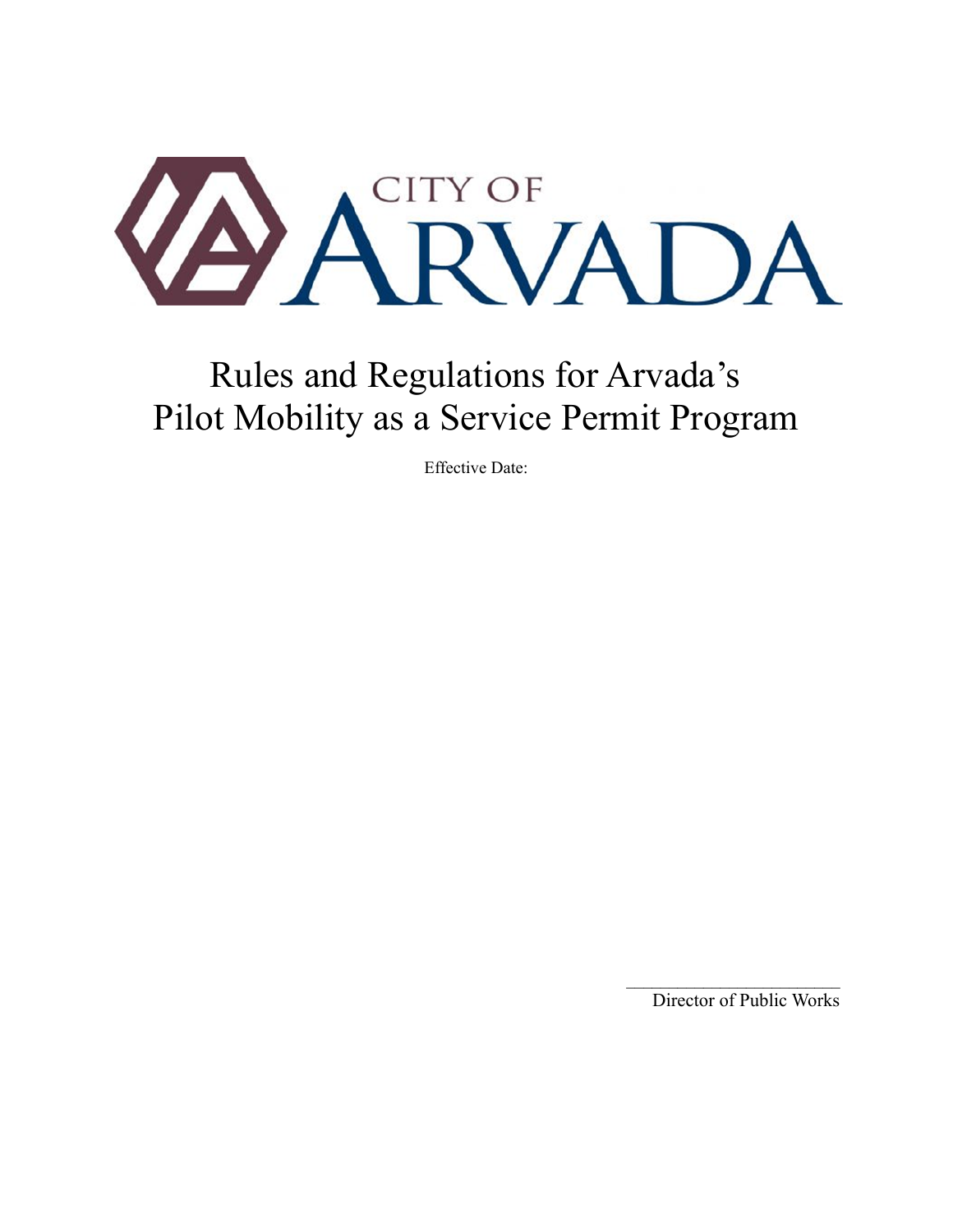## **Table of Contents**

- I. Definitions
- II. Authority
- III. Intent
- IV. Pilot Program
- V. Responsibilities of Permittee
	- ∙ Safety
	- ∙ Service Area
	- ∙ Parking
	- ∙ Operations
	- ∙ Reporting
- VI. Insurance & Indemnification
- VII. Fees
- VIII. Application Process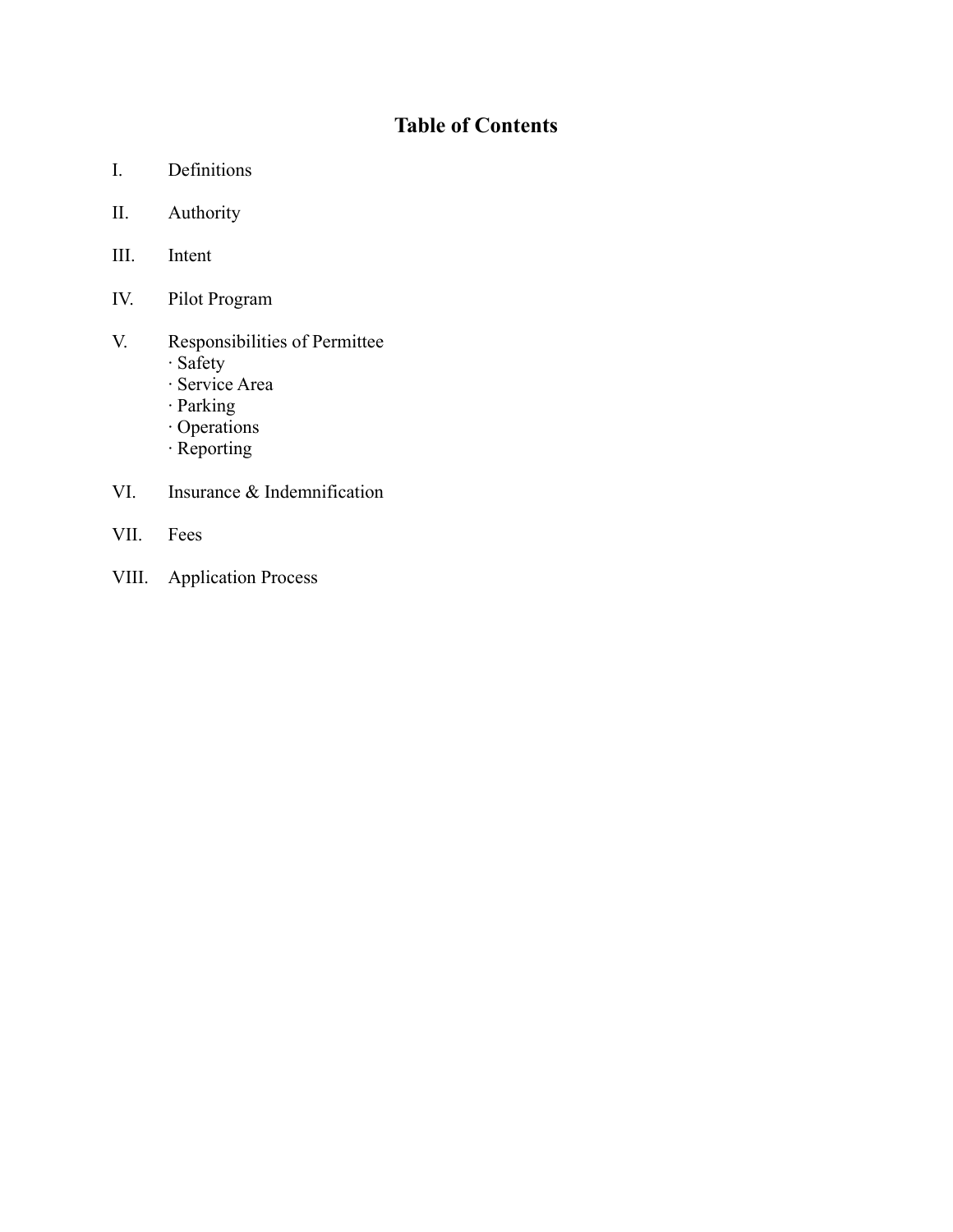#### **I. Definitions**

**1. City:** City of Arvada

**2. Devices:** bicycles, scooters, electric bicycles, electric scooters, and other small, wheeled vehicles designed specifically for shared-use and deployed by micromobility companies.

**3. Director:** Director of Public Works or his or her designee.

**4. Micromobility:** a network or system of devices, placed in the public right-of-way and for rent in short time increments, that provides increased mobility options over short distances in urban areas.

**5. Mobility as a Service Permit Program:** a pilot program allowing for the implementation and operation of micromobility within the City of Arvada for a prescribed period of time which may extend past the pilot program allotted time through annual permit applications.

**6. Operator:** a person or entity who offers devices to be used for micromobility.

**7. Rebalancing/Redistribution:** The terms are used interchangeably to refer to the process in which devices are redistributed throughout the service area by the operators to ensure that devices are centrally located to meet the demand of its customers.

**8. Service Area:** The geographical area within Arvada where a micromobility program offers service for its users. The Public Works Department will work with operators to identify areas of Arvada that utilize and benefit most from the availability of device sharing.

## **II. Authority**

Arvada City Code, Section 54-303, provides that the Director of Public Works has the authority to promulgate rules and regulations concerning the Mobility as a Service Program.

#### **III. Intent**

Principles of Arvada's City Council Strategic Plan provide that, in supporting infrastructure, Arvada "provides safe and efficient connections to modes of transportation, including transit, streets, sidewalks, and bikeways with a focus on enhanced technology at high-priority intersections improving safety and minimizing traffic congestion." Micromobility is the next step forward for Arvada to provide its residents with additional transportation options. Micromobility allows for efficient connections to modes of transportation, especially transit and the new G-Line, and these rules and regulations help to both control and implement this new and efficient technology through the Mobility as a Service Program.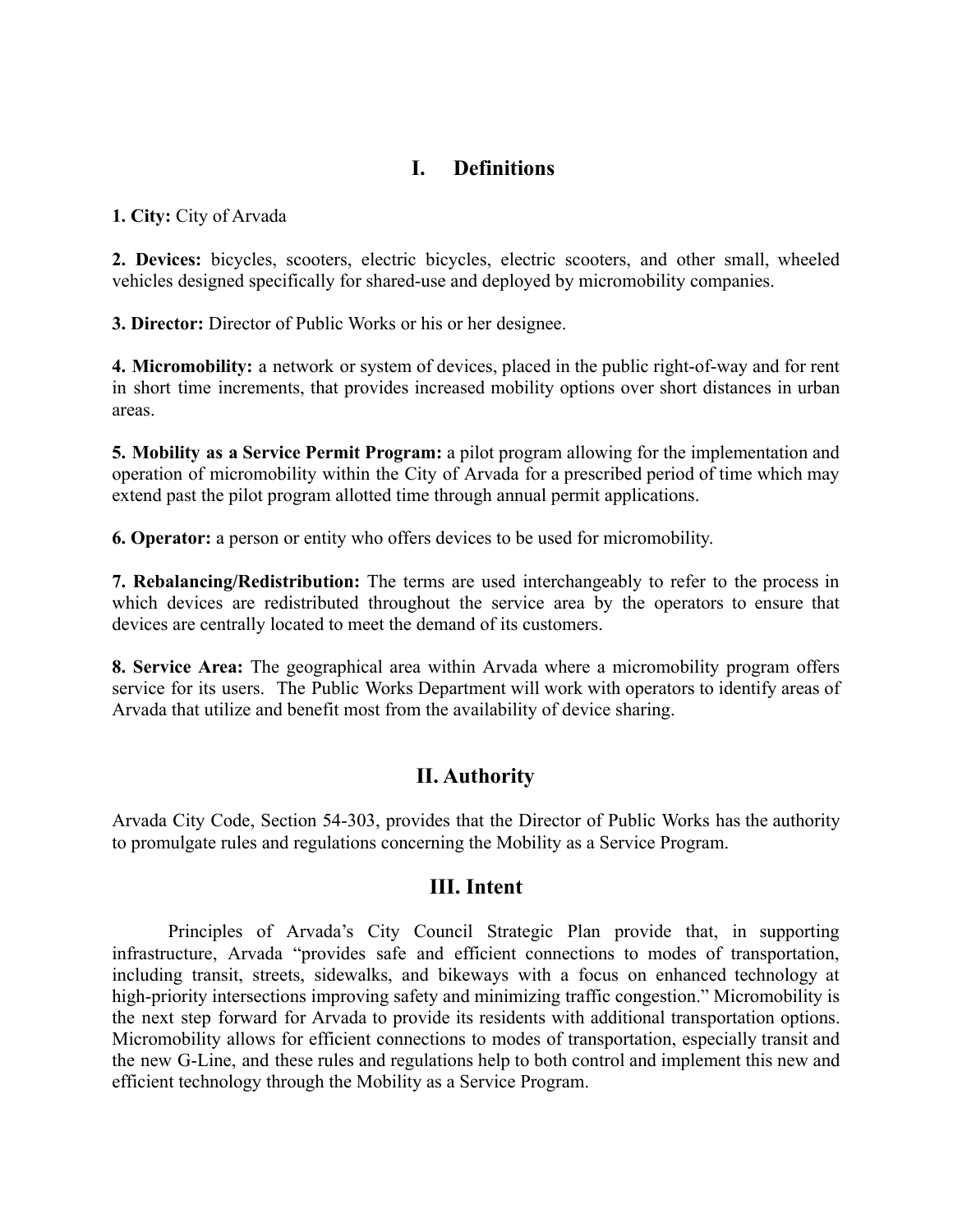#### **IV. Pilot Program**

It is in the best interest of Arvada and future permit holders for the City to open the Mobility as a Service Program on a limited basis to evaluate whether Micromobility will succeed in Arvada. A pilot program will allow Arvada and operators to determine how to make Micromobility successful and provide essential information as to the appropriate number of devices and needed public improvements for future success.

The pilot program will run for one year with a six month review where City Council may determine that Mobility as a Service Program is not compatible with Arvada's infrastructure or in the best interest of the City and end the pilot program. Public Works will provide the City Manager a report assessing the program by January 31, 2022 for Council prior to the six month review. City Council will again review the performance of Mobility as a Service Program by September  $19<sup>th</sup>$ , 2022. Fees related to the pilot program permit will be prorated depending on the length of the program. If Council determines that it is in the best interest of the City to continue the program, the pilot program will extend to December 31, 2022. The Mobility as a Service Program will open to all prospective operators on January  $1<sup>st</sup>$ , 2023 for an annual permit application.

Arvada Public Works will select two operators who can demonstrate their ability to meet all of the responsibilities listed in the rules and regulations for the pilot program. If the program continues after the pilot, all operators will have the same ability to apply for a permit as described in Section VII.

## **V. Responsibilities of Permittee**

#### **Safety**

1. All micromobility systems issued a permit under this program shall meet the standards outlined in the Code of Federal Regulations (CFR) under Title 16, Chapter II, Subchapter C, Part 1512- Requirements for Bicycles, and shall meet the safety standards outlined in both International Organization for Standardization (ISO) 43.150, subsection 4210, and the Consumer Product Safety Commission (CPSC) Public Law 107-319, 116 Stat. 2776 for low speed electric small vehicles.

2. Any devices used in micromobility systems issued a permit under this program shall meet the National Highway Traffic Safety Administration's (NHTSA) definition of low-speed electric bicycles; and shall be subject to the same requirements as ordinary bicycles, meaning that electric bicycles must have fully operable pedals, an electric motor of less than 750 watts, and a top motor-powered speed of less than 20 miles per hour when operated by a rider weighing 170 pounds. The City reserves the right to terminate any permit issued under this program if the battery or motor on a device is determined by the City to be unsafe for public use.

3. All devices shall meet the requirements described in C.R.S. § 42-4-221 for lights during hours of darkness, The devices must have a front light that emits white light and a rear red reflector visible to low headlight beams on vehicles from 600 feet.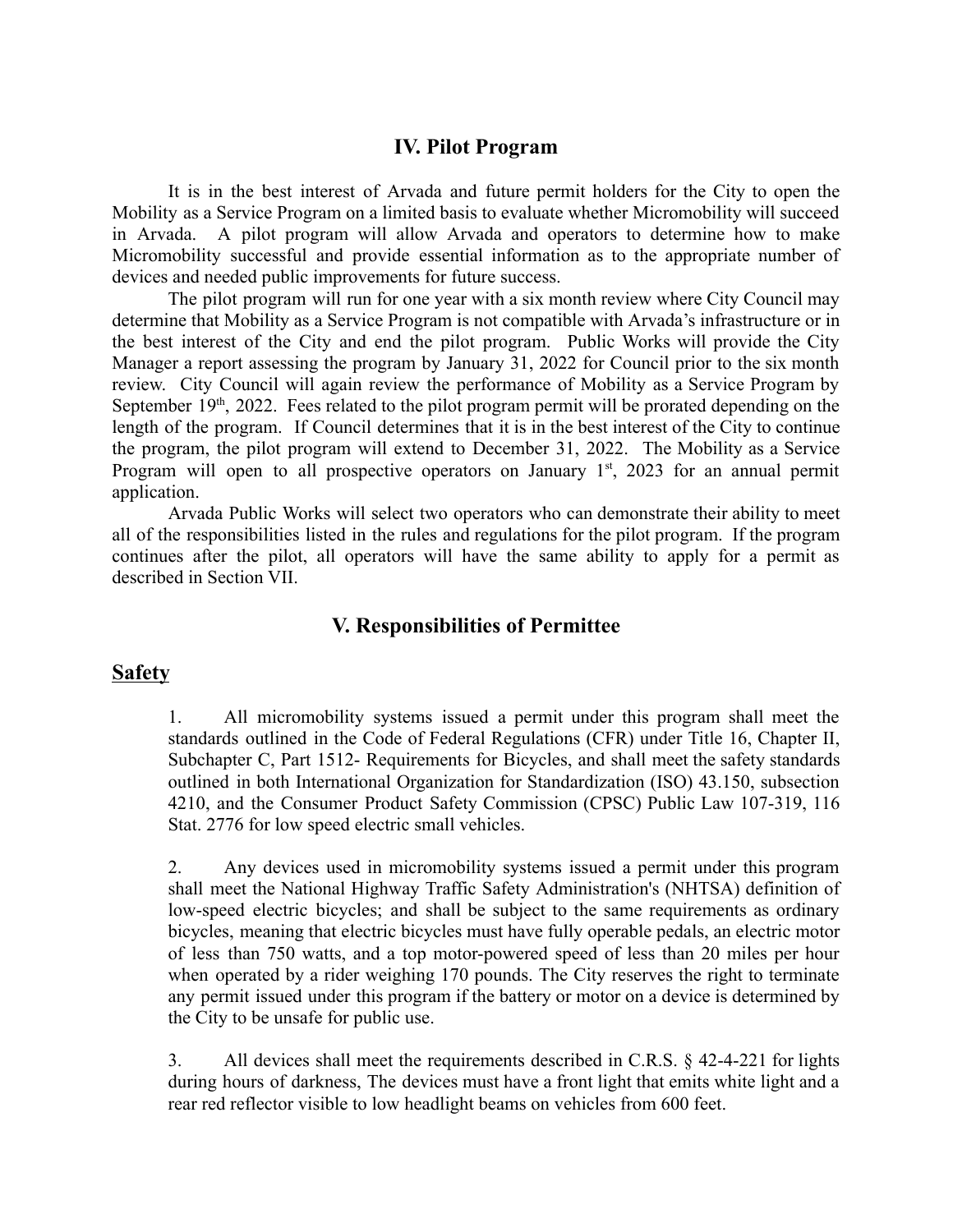4. All micromobility operators permitted under this permit program shall provide a mechanism for customers to notify the company that there is a safety or maintenance issue with the device, including a valid phone number for users who do not have access to smartphone technology.

5. All permitted systems shall have visible language on the device or in the mobile application (in English and Spanish) that notifies the user that:

a) Helmet use is encouraged while riding a device and if the company offers helmets and how to acquire a helmet.

b) Riders shall yield to pedestrians on sidewalks and trails.

c) When riding on-street, follow the rules of the road, as one would in a motor vehicle.

6. Permitted micromobility operators agree that the City of Arvada is not responsible for educating users on laws governing micromobility devices. Neither is Arvada responsible for educating users on how to ride or operate a device. Permitted operators agree to educate users regarding laws applicable to riding and operating a device in Arvada and to instruct users to comply with applicable laws.

7. Each device should be equipped with technology equipment, provided by the micromobility operator that tracks ridership data.

#### **Service Area**

1. Micromobility operators must submit, as part of its application to Arvada, a proposed service area that meets the goals and intent of this regulation and approval by the Bicycle and Pedestrian Coordinator, or their designee.

2. Micromobility operators must submit, as part of its application to Arvada, a proposed redistribution plan to be approved by the Bicycle and Pedestrian Coordinator within the Department of Public Works, or their designee.

3. The service area is generally defined within a one-mile radius of the G-line stations and within the jurisdictional boundary of the City of Arvada. Micromobility permit holders may request service area changes in writing to the Director of Public Works. The Director's determinations under this Section shall constitute the final decision of the City and are not subject to further administrative review.

## **Parking**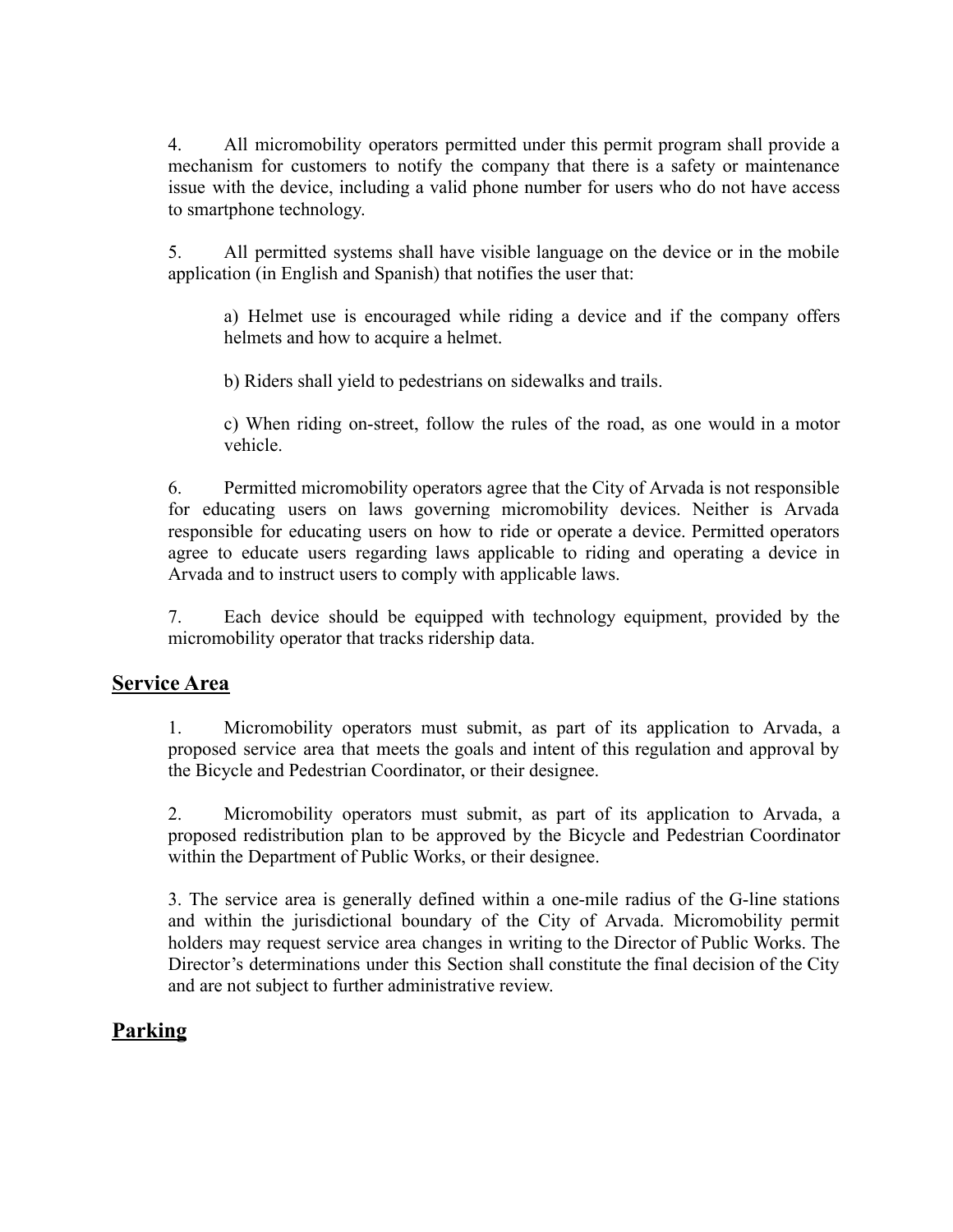1. Devices shall be parked in the hardscaped amenity zone between the sidewalk and the roadway, at any bicycle rack, or within designated micromobility parking zones. Micromobility operators shall inform customers on how to park a device properly.

- 2. The following restrictions to eligible device parking zones on sidewalks apply:
	- a. Devices shall not be parked against trees or within landscape planting beds.
	- b. On blocks without sidewalks or within neighborhoods with sidewalk widths less than four (4) feet, but with a paved shoulder, devices may be parked if the travel lane(s) and six (6) foot pedestrian clear zones are not impeded.
	- c. Parked devices shall comply with all American with Disabilities Act (ADA) requirements.
		- i. Parked devices shall not block the sidewalk and be parked at the edge of the sidewalk or in designated locations.
		- ii. A parked device shall not block access to a curb ramp or pedestrian push buttons at an intersection.

3. The City reserves the right to determine certain block faces where micromobility parking is prohibited.

4. Devices shall not be parked in the landscape/furniture zone in a manner that blocks access to:

- a. Parklets or streateries;
- b. Loading zones;
- c. ADA handicap parking zones;
- d. Street furniture that requires pedestrian access (i.e. benches, parking pay stations, bus shelters, transit information signs, etc.);
- e. Curb ramps;
- f. Entryways;
- g. Driveways;
- h. Landscape planting beds or other landscape materials;
- i. Fire hydrants and fire lanes; and
- j. Railroad tracks or crossings.

5. This permit is only valid for operations within the City of Arvada's rights-of-way (ROW). Additional zones may be established, for example, in off-street parking lots, garages, or campuses. However, permission to park in these areas shall require coordination with the appropriate department, agency, or property owner, and shall be communicated to the customer through signage approved by the respective entity and/or through the mobile and web application.

6. Arvada reserves the right to designate scooter parking areas.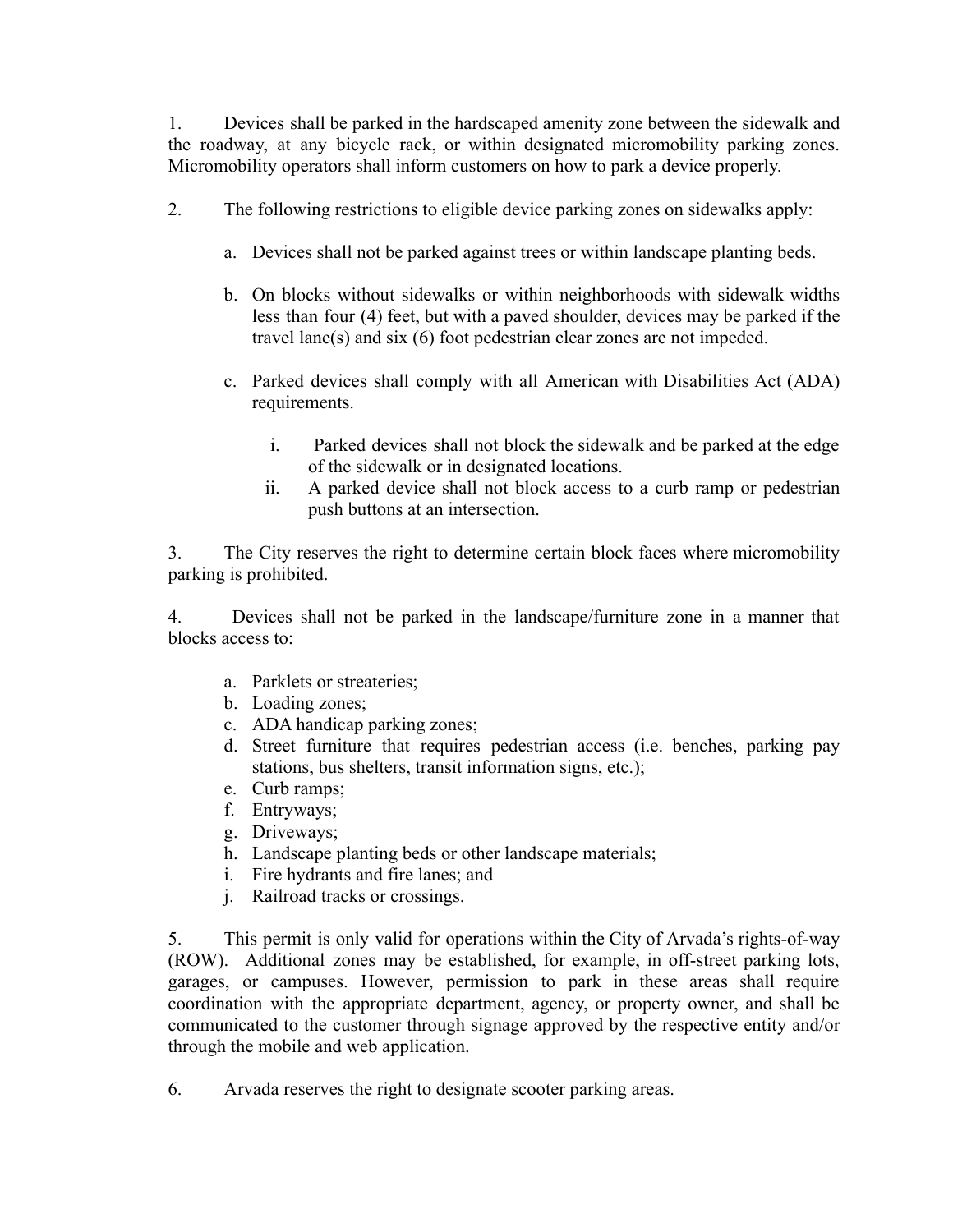7 Any micromobility device that is parked in one location for more than seven (7) consecutive days without moving must be moved by the micromobility system operator. If the device remains in one location after seven (7) days, it may be removed by Arvada and taken to a City facility for storage at the expense of the micromobility operator. Arvada will invoice the violating operator pursuant to the "Operating" section of these rules and regulations.

8. All permitted operators shall include on every device a customer service phone number for small vehicle relocation requests.

9. Devices shall be upright when parked.

10. Any device that is parked incorrectly shall be re-parked in a correct manner, or shall be removed by the operator based on these times:

- a. 6 a.m.  $-6$  p.m., Monday Friday (holidays excluded): within four (4) hours of receiving notice.
- b. At all other times: within twelve (12) hours of receiving notice. Arvada reserves the right to remove a device immediately if is determined to be a public safety concern, or is impeding the public's right of way.

11. Devices can only be parked on hard surfaces within the landscape/furniture zone (i.e. concrete, asphalt). Devices shall not be parked on grass areas on any public property that requires Arvada mowing or maintenance.

#### **Operations**

1. All permitted micromobility operators under the permit program shall have a 24-hour customer service phone number displayed on the vehicle and in a mobile application for customers to report safety concerns, complaints, or ask questions.

2. All permitted micromobility operators under the permit program shall provide Arvada with a direct contact for micromobility operator staff who are capable of rebalancing devices. In addition, operators will provide a rebalancing management plan to Arvada.

3. In the event City Staff identifies or receives a nuisance complaint, permitted micromobility operators under the permit program must relocate or rebalance small vehicles within four (4) hours of receiving notice of the nuisance complaint. If Arvada determines the device is a public safety concern or is impeding the public's right of way, the City may remove the device immediately.

4. Any inoperable device or any device that is not safe to operate shall be removed from the ROW within twenty-four (24) hours of notice and shall be repaired before returning the device into revenue service.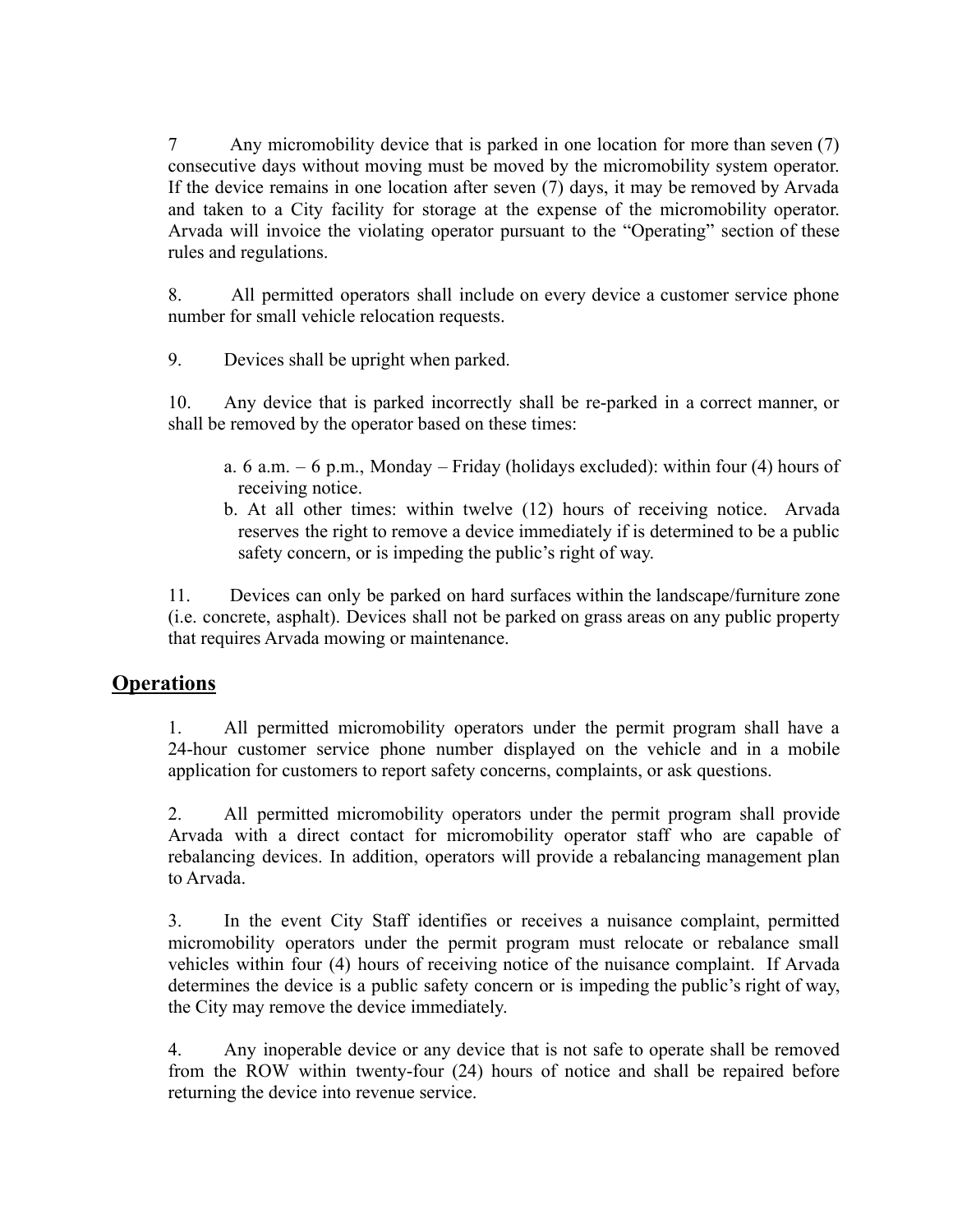5. All permitted operators shall have a minimum fleet in service of fifty (50) devices of the same type (e-scooters or bicycles). Operators shall meet this fleet size within four (4) weeks of initial launch date.

6. Every device shall have a unique identifier that is visible to the user on the device.

7. If Arvada incurs any costs addressing or abating any violations of these requirements, or incurs any costs of repair or maintenance of public property, upon receiving written notice of Arvada's costs, the permitted operator shall reimburse Arvada for such costs within thirty (30) days.

8. Arvada reserves the right to terminate permits at any time and require that the entire fleet of devices be removed from Arvada streets. Such notice of termination shall be delivered to the permit holder by certified mail. The decommissioning shall be completed within thirty (30) days, unless a different time period is determined by the Arvada.

a. Upon receiving notice of permit termination, the permit holder has the right to appeal the decision to the Director of Public Works. A request for appeal must be provided in writing to the Director of Public Works no less than seven (7) days after receiving the termination letter via certified mail.

b. Any permit holder not satisfied with the Director's decision may request a final appeal hearing with a hearing officer pursuant to Arvada City Code Chapter 2, Article V, Division 3. Such hearing shall be set before the end of the thirty (30) day decommissioning period set by Arvada in the original notice provided via certified mail. The decision made by the hearing officer is final.

9. The Director of Public Works shall establish the number of shared micromobility devices authorized under each shared mobility operator pilot permit. The Director may adjust the maximum number of each device type authorized by each shared mobility operator pilot permit. The Director shall take into consideration market needs, the number of devices deployed in the City, device utilization, and any other criteria the Director deems relevant. The Director's determinations under this Section shall constitute the final decision of the City and are not subject to further administrative review.

## **Reporting**

1. Permitted micromobility operators will report data to the Bicycle and Pedestrian Coordinator, in the Public Works Department, for reporting and analysis purposes.

2. Permitted micromobility operators are required to report, on a monthly basis, information regarding their fleet and membership. This report does not require providers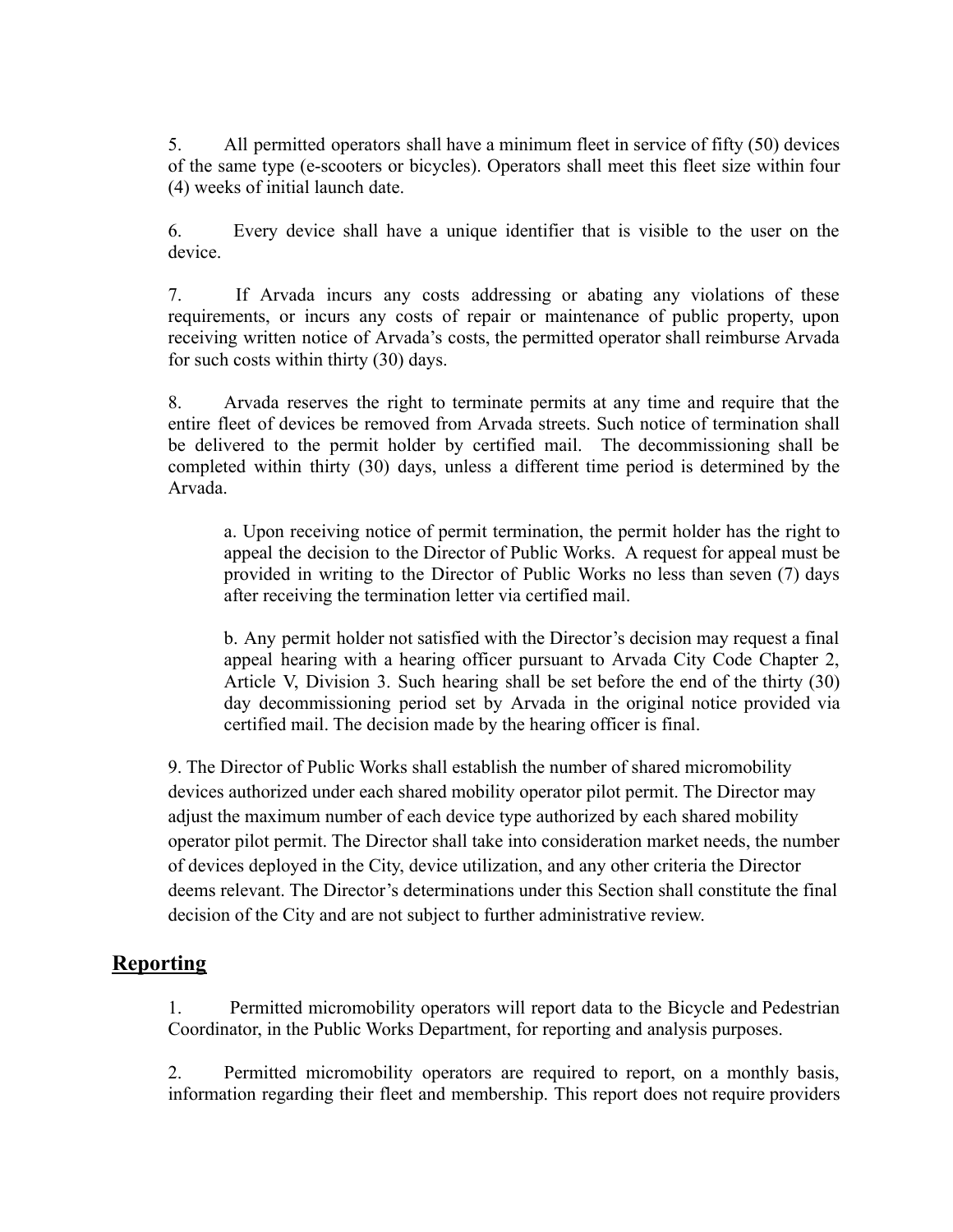to solicit comments from riders or members of the system. The goal of these reports is to better understand how the entire micromobility system is being utilized, and to better inform future policy changes. Data must be delivered to the City in a Mobility Data Specification (MDS) compatible Application Programming Interface (API). Operators must provide the following information in a monthly report on their company's operations within Arvada:

- a. Number of devices in system, separated by type of device;
- b. Origin and destination data;
- c. Usage (total trips, per time frame, per location, per vehicle);
- d. Total number of members;
- e. Member survey and general demographics;
- f. Vehicle maintenance reports;
- g. Complaints; and
- h. Reported crashes/accidents.

3. All permitted operators shall distribute an annual customer survey. Results of these surveys shall be provided to Arvada.

4. The City of Arvada will utilize the Mobility Data Specification (MDS) Provider Application Program Interface (API) for data sharing as outlined at <https://github.com/openmobilityfoundation/mobility-data-specification/tree/dev/provider>. At a minimum, all required fields in the Provider API must be populated as well as a publicly accessible General Bikeshare Feed Specification (GBFS) API. Operator should update the MDS status endpoint at least every 10 minutes during operation. Implementation of changes to the required fields, as formalized through the MDS Github Repository, will be required within 30 business days of being provided formal notice by the City.

Data management services may be provided by a third party software company, so access to MDS must be provided to the third party specified by the City upon request. The City may also use a third party vendor to conduct an audit on the MDS API of operator to ensure compliance with the specification as a condition of launch of service. The Denver Regional Council of Governments (DRCOG), Colorado Department of Transportation (CDOT), Regional Transportation District (RTD) and DRCOG member governments participating in the DRCOG regional micromobility data partnership may have access to the same third party software platform to view operator metrics and visualizations for the Arvada service area.

5. All permitted operators understand that Arvada is obligated to comply with the Colorado Open Records Act (C.R.S. §§24-72-200 *et seq.)*(CORA), which may require Arvada to disclose all or a portion of communications relating to the permit, any transaction under the permit, and other related materials. Operator is advised to familiarize itself with CORA.

#### **VI. Insurance and Indemnification**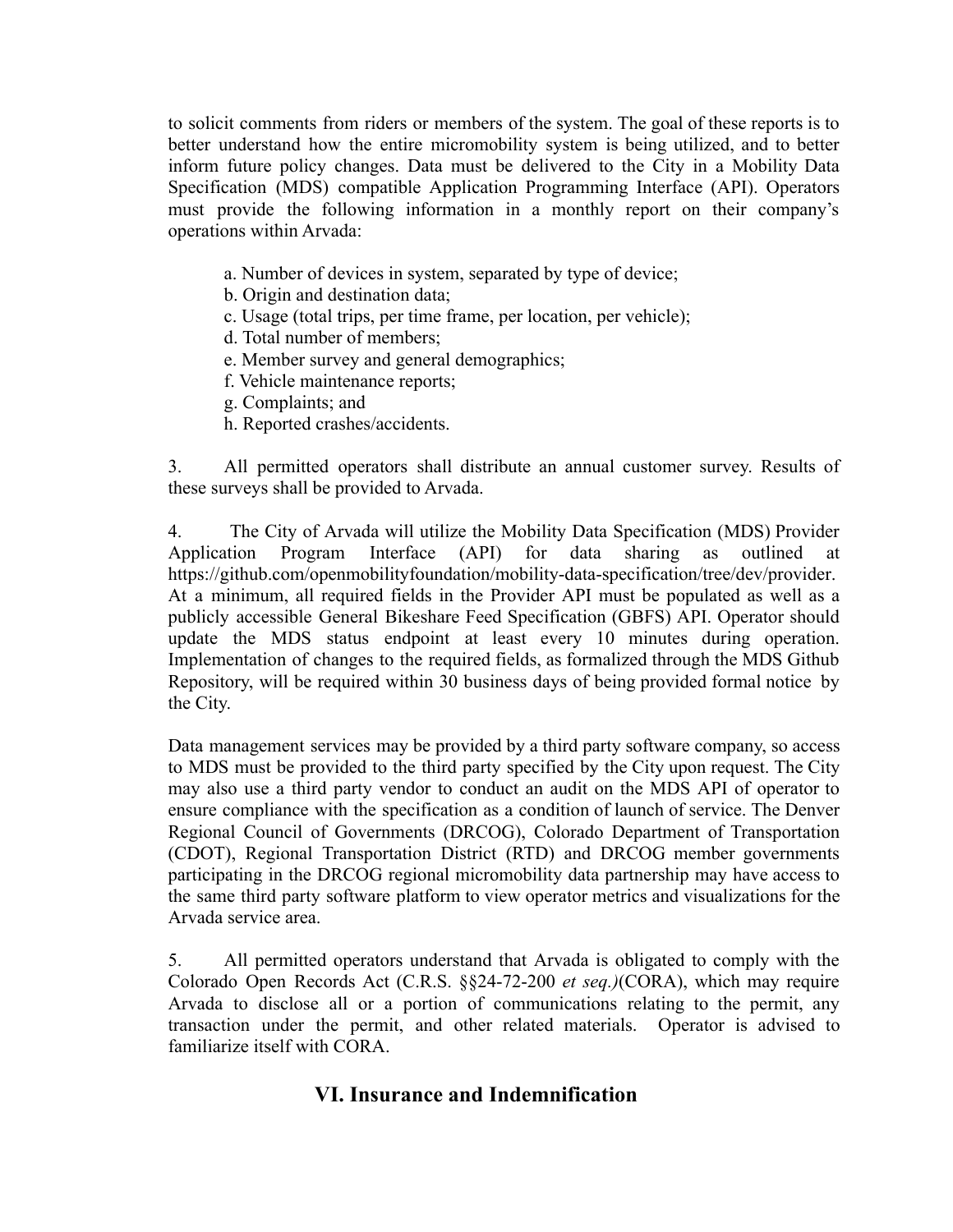1. Micromobility operators will be required to procure and maintain, at their own expense and without cost to Arvada, the following types of insurance. The policy limits are to be considered minimum amounts. Prior to the issuance of a permit, the operator, and any of its subcontractors, shall provide a certificate of insurance evidencing the following coverages:

- a. Commercial General Liability Insurance. During the term of this program, the operator, and any of its subcontractors, shall provide general liability coverage against claims arising out of bodily injury, death, damage to or destruction of the property of others, including loss of use thereof, and including products and completed operations in an amount not less than One Million Dollars (\$1,000,000.00) per occurrence and Two Million Dollars (\$2,000,000.00) general aggregate.
- b. Excess or Umbrella Liability. The operator, and any of its subcontractors, shall maintain an Excess or Umbrella Liability on an occurrence basis in excess of the underlying insurance described in  $(A)(i)$ , which has coverages as broad as the underlying policies, with a limit of Two Million Dollars (\$2,000,000).
- c. Workers' Compensation or Employers' Liability Insurance. The operator, and any of its subcontractors, shall provide proof of workers' compensation coverage with limits as required by the laws of the State of Colorado. Additionally, the operator, and its subcontractors, shall provide proof of Employers' Liability Insurance with limits as follows:

\$500,000 bodily injury each accident \$500,000 bodily injury each disease \$500,000 bodily injury disease aggregate.

2. All insurance policies required under this program, except workers' compensation, shall name the City of Arvada, its officers, employees and agents as an additional insureds by endorsement and said coverage shall contain a waiver of subrogation. The operator, and its subcontractors, shall provide a copy of an endorsement providing this coverage.

3. The total limits of general and excess liability insurance set forth above may be provided to Arvada using a combination of primary and excess liability insurance.

4. Prior to receiving a permit, the operator shall provide certificates of insurance to Arvada demonstrating that at the minimum coverages required herein are in effect. The operator agrees that the required coverages will not be reduced, canceled, non-renewed or materially changed without thirty (30) days prior written notice to Arvada. All certificates of insurance must be kept in force throughout the duration of the services. If any of operator's, or any of its subcontractor's coverage is renewed at any time prior to the expiration of this program, the operator shall be responsible for obtaining updated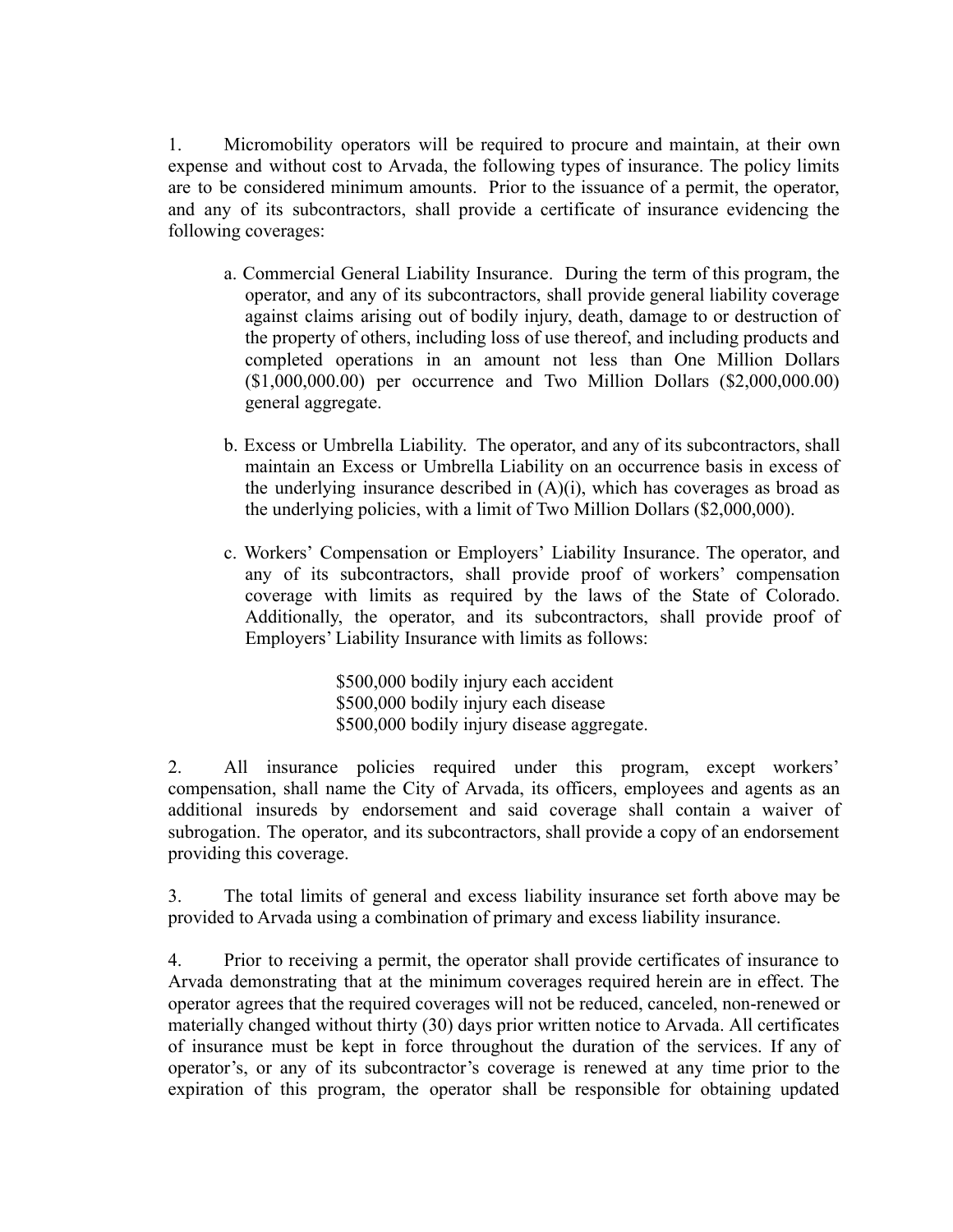insurance certificates for itself and such subcontractors from the respective insurance carriers and forwarding the replacement certificates to Arvada within ten (10) days of the expiration date of any previously delivered certificate.

The minimum A.M. Best rating of each primary insurer shall be A- X and the minimum A.M. Best rating of each excess insurer shall be A- VIII. The Licensee shall provide copies of insurance policies to the City's Risk Manager upon request. Any of the minimum limits of insurance set out herein may be raised or lowered at the sole discretion of the Risk Manager for the City of Arvada in response to the particular circumstances giving rise to the permit. The operator's policy will be primary and non-contributory with respect to any and all self-insurance or insurance policies purchased by the additional insured.

5. The permit holder and any subcontractors, agrees to investigate, defend, indemnify and hold harmless (including court costs and attorney fees, whether or not the claim or claims alleged are groundless, false, or fraudulent) Arvada, its officers, employees, and insurers, from and against all liability, claims and demands on account of any losses, injuries, and damages, including but not limited to, alleged personal injury claims and/or death claims, or property damage claims, or errors and omissions, which arise out of or are in any manner connected with this permit, whether or not such injury, loss, or damage is caused by, or is claimed to be caused by, the act, omission, negligence or other fault of the permit holder, any employees the holder, any subcontractor, anyone directly or indirectly employed by any of them or anyone for whose acts any of them may be liable. Nothing herein is intended to constitute a covenant, promise, or agreement to indemnify and hold harmless Arvada from any liability or damages directly caused by or attributable to Arvada's own negligence. Notwithstanding the foregoing, if the permit holder is performing services in any of the City of Arvada's rights-of-way, then indemnity language contained in the Arvada City Code shall prevail in the event of any conflict between this clause and the Arvada City Code. Nothing herein intended to be nor may be construed as a waiver of the immunities, protections, or limitations on damages provided to Arvada by the Colorado Governmental Immunity Act, C.R.S. §§ 24-10-101 et seq., as it may from time to time be amended.

## **VII. Fees and Permit Schedule**

1. The following permit fee schedule shall apply to approved operators based on the size of the operator's fleet. A business license, separate from this permit, shall be required as well in order to operate within Arvada.

- a. Operators must pay an initial permit fee consisting of \$5000 plus \$10 per device. This fee will be dedicated to installing additional parking for mobility as a service permit program. \$500 of this fee shall be due at time of initial application, and the remainder at permit issuance.
- b. Operators must pay a maintenance bond of \$30 per vehicle deployed, to be used to reimburse Arvada as needed for costs associated with auditing, removing, and storing improperly parked vehicles. If needed, this deposit is to be refreshed yearly upon